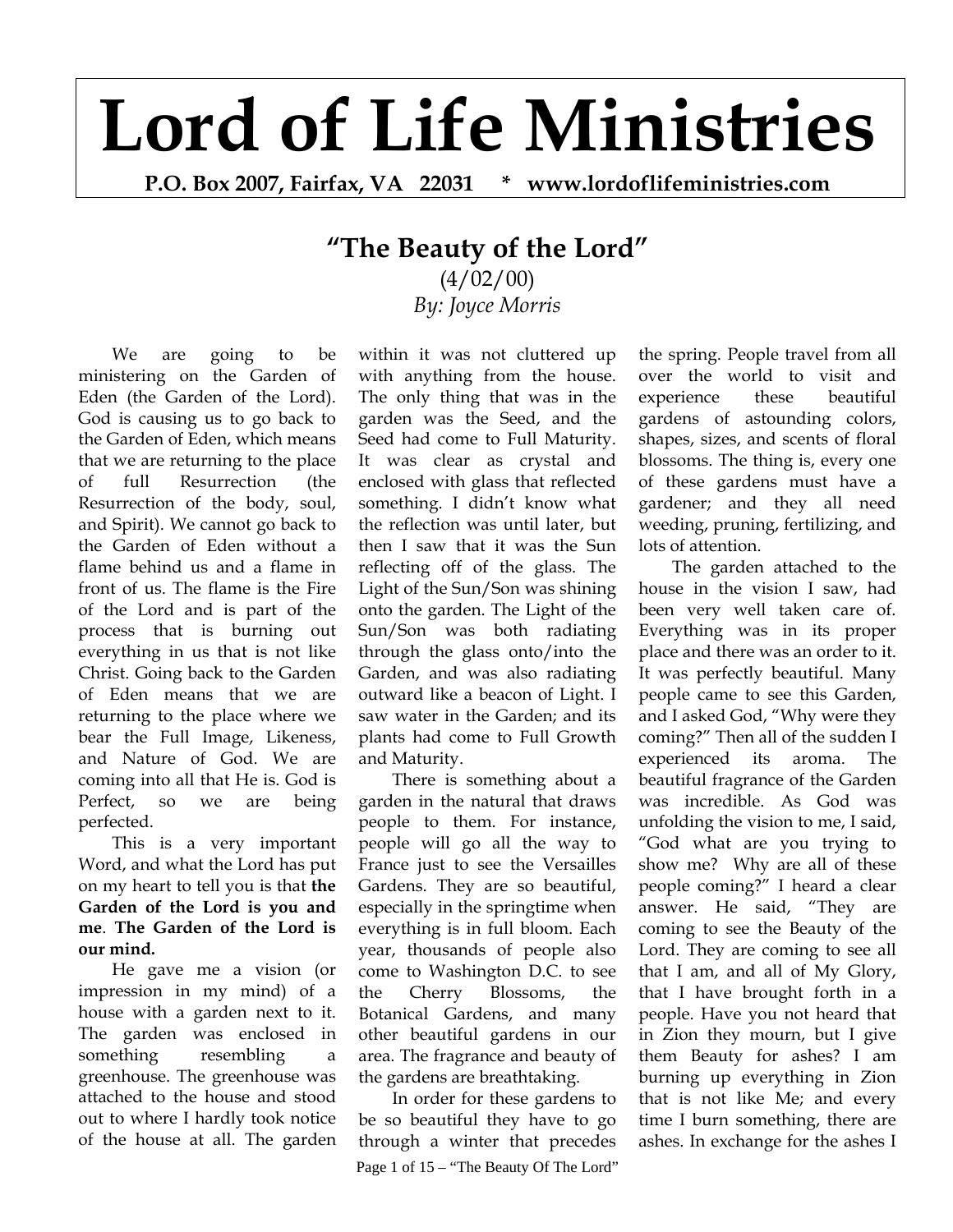am giving them My Beauty and My Nature." That is what the world is waiting for! The world is waiting and groaning for the manifestation of the Sons of God. They are waiting to see the Glory and the expression of the Father. God is going to express Himself in His Fullness.

Isaiah 61:1-11 says, *"The Spirit of the Lord GOD is upon Me; because the LORD hath anointed Me to preach good tidings unto the meek; He hath sent Me to bind up the brokenhearted, to proclaim liberty to the captives, and the opening of the prison to them that are bound; To proclaim the acceptable year of the LORD, and the day of vengeance of our God; to comfort all that mourn; To appoint unto them that mourn in Zion, to give unto them beauty for ashes, the oil of joy for mourning, the garment of praise for the spirit of heaviness; that they might be called trees of righteousness, the planting of the LORD, that He might be Glorified. And they shall build the old wastes, they shall raise up the former desolations, and they shall repair the waste cities, the desolations of many generations. And strangers shall stand and feed your flocks, and the sons of the alien shall be your plowmen and your vinedressers. But ye shall be named the Priests of the LORD: men shall call you the Ministers of our God: ye shall eat the riches of the Gentiles, and in their glory shall ye boast yourselves. For your shame ye shall have double; and for confusion they shall rejoice in their portion: therefore in their land they shall possess the double: everlasting joy shall be unto them***.** *For I the LORD love* 

*judgment, I hate robbery for burnt offering; and I will direct their work in Truth, and I will make an everlasting covenant with them. And their seed shall be known among the Gentiles, and their offspring among the people: all that see them shall acknowledge them, that they are the seed which the LORD hath blessed. I will greatly rejoice in the LORD, my soul shall be joyful in my God; for He hath clothed me with the garments of salvation, He hath covered me with the robe of righteousness, as a bridegroom decketh himself with ornaments, and as a bride adorneth herself with her jewels. For as the earth bringeth forth her bud, and as the garden causeth the things that are sown in it to spring forth; so the Lord GOD will cause righteousness and praise to spring forth before all the nations."* 

Isaiah chapter 61 is speaking of both THE SON of God, and all of God's Sons whom He has chosen as Faithful and True. (Those who have endured the chastening of the Father, and loved not their lives unto the end/death of their self-will. Both those whom God has chosen to come forth in this hour; and those who have gone before us, *"God having provided some better thing for us, that they without us should not be made perfect"*). In being perfected they are being beheaded for the witness of Jesus, and for the Word of God, that they would no longer be double minded, but have one mind only – that same mind which is in Christ Jesus, for they came/and have come not to do their own will, but the will of Him that sent them.

Another night, God gave me a vision of a dam filled with water, and He showed me that the water is a supply waiting for something. Then all of a sudden there was a crack in the dam, and when the crack widened the water gushed forth. I heard the Lord say, "The Power of My Fullness is getting ready to break forth and come out of some people whom I have perfected. I have brought them to where the Beauty of the Lord is coming forth for man to see Christ in all of His Power and Glory. Jesus was the demonstration of all that Power and Glory when He walked in the earth. God is raising-up a people who are going to walk in this again. They are going to be seen with the Power and Glory of God upon them, and coming forth from within them; but it is the Father who will get all of the Glory! They will reveal to mankind who God is.

I saw the Lord in this garden and He was doing a very quick work. He was putting pressure on different ones who are in the body; purging, pruning, and cutting things away that were not like Him. Jesus said, *"I am the true vine, and My Father is the husbandman. Every branch in Me that beareth not fruit He taketh away: and every branch that beareth fruit, He purgeth it, that it may bring forth more fruit."* (John 15:1-2). God began to show me that this has to happen in order for us to come forth in what He wants from us.

I saw people looking upon the Beauty of the Lord in us. Then all of a sudden I was back in the Garden of Eden, which is really a reflection of the Beauty of the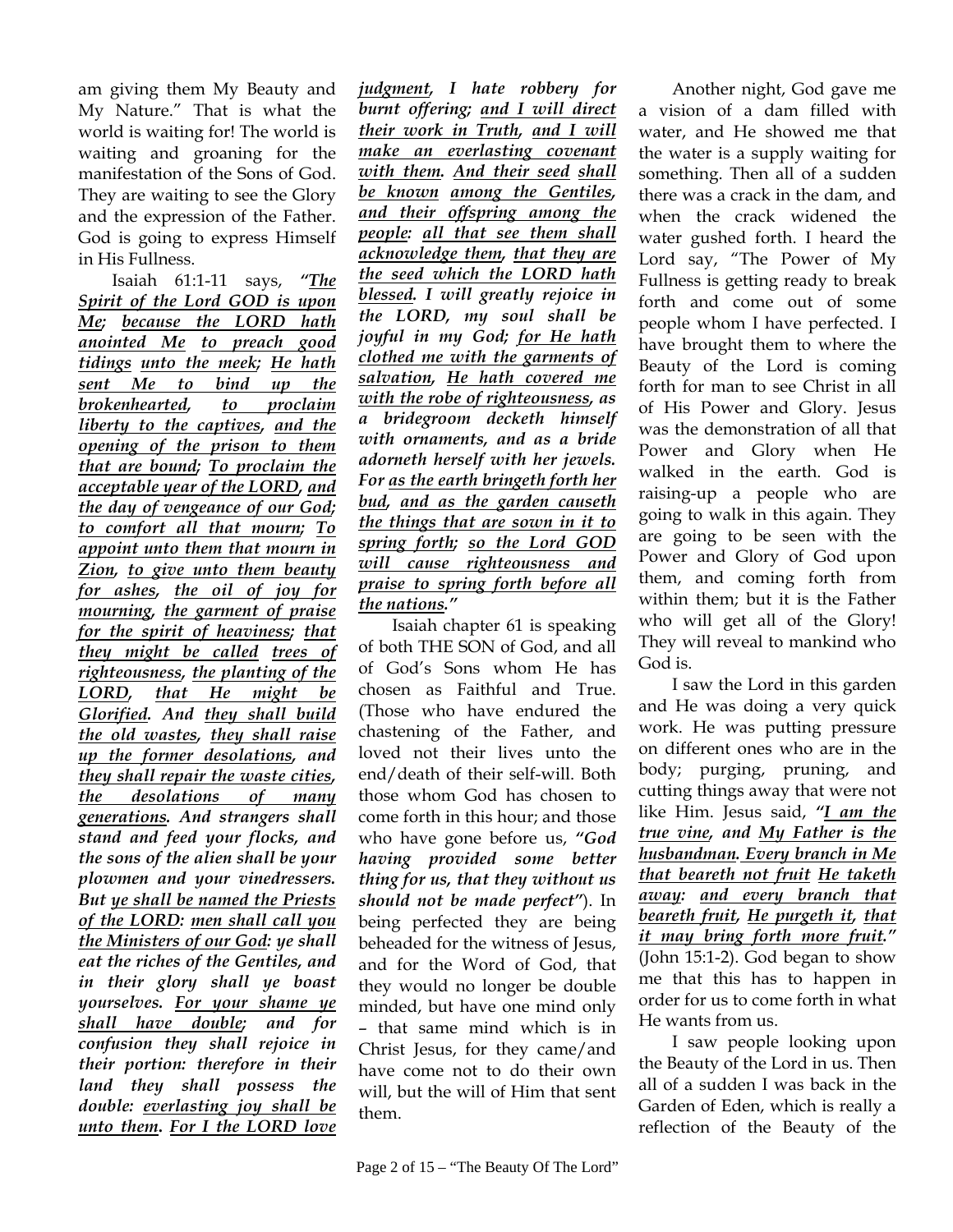Lord. I saw us all returned to the perfect state of the Image and Likeness of God, back in the Garden of Eden. We had received our inheritance, which is God Himself in all of His Fullness/Nature - the entirety of God. There was total silence and nothing but Life. It was so very clear to me. Then God said, "Joyce, the people that are looking at this Garden are coming to see the Beauty of the Lord. They are coming to see the Beauty of Me. They are coming to see Me, Joyce. People are looking at your garden everyday. They are watching your garden. Everybody is looking to see what is in your garden. They want to see if there is: Life, Love; Peace, and Joy. They are watching to see what is manifesting in the garden."

God created Adam in His Image and after His Likeness, which means that Adam was full of the Wisdom of God. He had the entirety of all the Wisdom and Knowledge of God within him. Adam was full of Wisdom and Perfect in Beauty. When God first created Adam, he was not a soul; he was a Spirit, and was lead by the Spirit. Adam not only had, but was the Beauty of the Lord. All the qualities and Nature of God was in Adam. He had not been created in the fallen state of man; he was in, and like God Himself. He was first created in the Image and after the Likeness of Spirit (the mind of Christ). After, or secondly he was formed as a living soul.

God is not taking us back to Eden to be living souls once again; but to restore and bring us back to the place of our former Glory in Him as Spirit. This has been God's plan from before the foundation of the world. This was the Joy that was set before Jesus when He endured the cross. He saw us as He is: Perfect in every way. Spiritual beings first made in His Image, then formed after His Likeness/Nature in the Fire of God. He saw us reconciled, restored, and brought back to the Garden of Eden (which is the Kingdom of God) where we are totally One with the Father, Himself, and each other.

Joel 2:1-3 says, *"Blow ye the trumpet in Zion, and sound an alarm in My holy mountain: let all the inhabitants of the land tremble: for the day of the LORD cometh, for it is nigh at hand; A day of darkness and of gloominess, a day of clouds and of thick darkness, as the morning spread upon the mountains: a great people and a strong; there hath not been ever the like, neither shall be any more after it, even to the years of many generations. A fire devoureth before them; and behind them a flame burneth: the land is as the Garden of Eden before them, and behind them a desolate wilderness; yea, and nothing shall escape them."* The land is desolate behind them because God has consumed (*"For our God is a consuming fire."*) everything in their lives that is not like Him, and there is nothing for them to go back to. It says in verse 7 that, *"They shall run like mighty men; they shall climb the wall like men of war* (meaning, they shall be as Overcomers and rise above everything that would stand in their way. No matter what, they "…*press toward the mark for the prize of the high calling of God in Christ Jesus"*)*; and they shall march every one on his ways* (His

Page 3 of 15 – "The Beauty Of The Lord"

ways: they came not do their own will, but the will of Him that sent them. They walk in the Way, the Truth, and the Life)*, and they shall not break their ranks* (meaning, they walk in total obedience to Christ, neither looking to the right or the left; they are focused on the goal, and walk in the place that God has set them in the body)*. "* 

It says in verse 3 that there is fire in front of them and a flame behind. God is burning things out of our lives. The flame in front and the flame behind is taking us back to the Garden of Eden. God is tearing down everything that is not like Him. He is building Himself (His body) up and building His Nature into you and me.

Jesus said in John 12:24, *"Verily, verily, I say unto you, except a corn* (seed) *of wheat fall into the ground and die, it abideth alone: but if it die, it bringeth forth much fruit.* Except a seed fall to the ground and die it will abide alone. Now I had not seen this before, but if you look in John 19:41-42 it says that Jesus was crucified in the garden. It says, *"Now in the place where He was crucified there was a garden; and in the garden a new sepulchre, wherein was never man yet laid. There laid they Jesus…".* God showed me that both death and resurrection takes place in the garden.

In January, God said that He was going to take us deeper. He said that that meant more death. I knew within that that meant more purging and fire; but I also knew that it would bring forth more Life. It would bring forth Resurrection and Power. I knew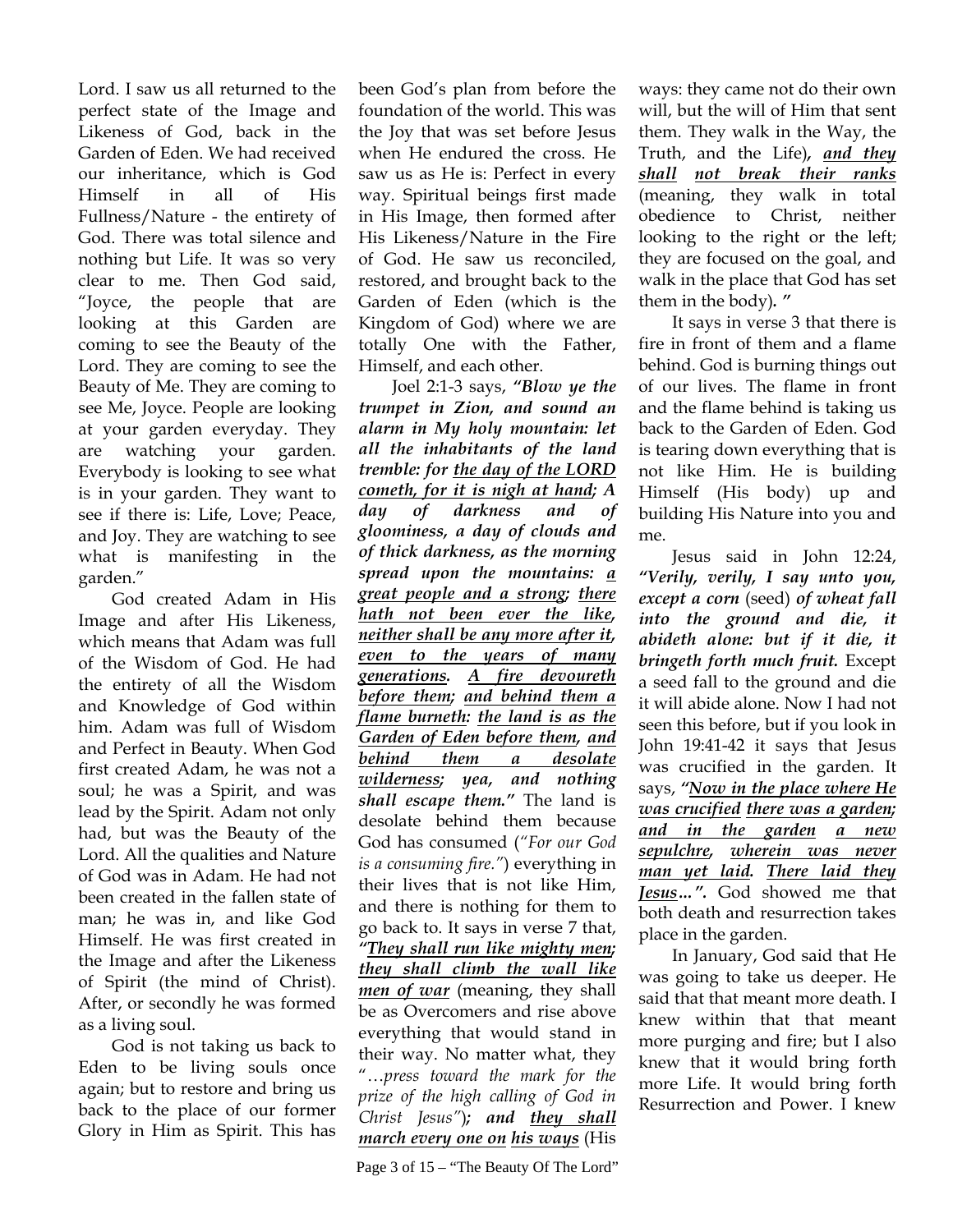it in my heart that this is the way it works.

I remember that when I was little we always had a garden. When I go to see my mother (she is 84 years old) she still puts in a garden. The first thing I do when I visit her in N.C. is go out and look at the garden. There is something about a garden. It is an extraordinary thing to see. There is also a lot of work in preparing and working a garden. If you've ever been a farmer or had a garden, you know about the work and the pleasure of having a garden. You have to hoe the soil and pull the weeds out in order to have a good looking garden. The weeds have to come out because they can choke out the good stuff. It's the same thing with fruit trees. There are vines that like to climb the tree, and if they do, they choke the life out to where the tree can't bear fruit. Creepy crawling things also try to come in and choke the life out of us. They try to stop the growth that God is trying to work into our lives. In spite of this, it is written that God will have a people who will come forth in Him and produce *"some an hundredfold, some sixty, and some thirty."* **If you want your full inheritance**, **then you will let God bring you forth into one hundredfold.**

When it comes to a garden there is always work to do. There are always little weeds trying to push their heads up. In our minds these weeds are thoughts that distract and take us away from the purpose that God has called us to. Sometimes there are soulish thoughts, and just like in a garden you have to check your thoughts to make sure they are

pure (weed free), and if not, clean them up. 2Corinthians 10:5 says that we are to cast down *"…imaginations, and every high thing that exalteth itself against the knowledge of God, and bringing into captivity every thought to the obedience of Christ."* If it isn't the weeds it's the squirrels, rabbits, or crows. There is always something trying to come and steal that precious seed that has been placed in the earth.

It is the same thing with you and me. God puts His precious Seed/Word in your mind with the desire that He be manifested in, and through your earth. This is the purpose for which we have been sent into the world at this time. This is why we are here. He is expressing Himself in us already, but He has not come forth in the fullness of all that He is yet. If He were coming forth in His fullness, the body, soul, and Spirit would be totally redeemed. The Seed is a very precious thing. It is the Word of the Lord that gets planted in your mind. Week after week, the Word is planted within your mind, but the fowls of the air are constantly coming to try and steal that Seed away from those in whom it is sown. The thief is always trying to steal, to kill, and destroy what God has planted; but **JESUS CAME THAT WE MIGHT HAVE LIFE, AND THAT WE MIGHT HAVE IT MORE ABUNDANTLY - that ONE HUNDRED-FOLD FULLNESS of ALL THAT HE IS MANIFESTED THROUGH US FOR ETERNITY**.

God spoke the following scriptures to me. *"Out of Zion, the perfection of beauty, God hath shined."* (Psalm 50:2). God is

going to shine in the fullness of His brightness. The brightness of the Lord is coming! He is going to shine forth in the fullness of His Son(s). *"And they that be wise shall shine as the brightness of the firmament; and they that turn many to righteousness as the stars for ever and ever."* (Daniel 12:3).

This is the Day in which we need to walk in the Wisdom and Spirit of the Lord. Doris recently called me and said that her daughter and son-in-law had heard from a man they knew in Texas. This man is a Christian, and while driving down the road he saw Lightning and heard Thunder. Then the Lord spoke to him, and told him to, "Go back home." Later that day, he heard that the building he was traveling to had been destroyed. If he had not paid attention to the voice of the Lord, his life would have been destroyed that day; but **because he both heard and obeyed the Word of the Lord his life was spared. We have to listen to what the Lord is saying to us and be obedient. We need to act on what God is saying to us. We have to be in tune with Him at all times; no matter where or what we are doing.** There is so much going on in the world today. In this Day we need to walk with God and be led by the Spirit. *"For as many as are led by the Spirit of God, they are the Sons of God."* (Romans 8:14). God will shine forth in His fullness when He has perfected every area in your soul**.** 

Psalms 102:13-15 says, *"Thou shalt arise, and have mercy upon Zion: for the time to favour her, yea, the set time, is come. For thy servants take pleasure in her stones, and favour the dust*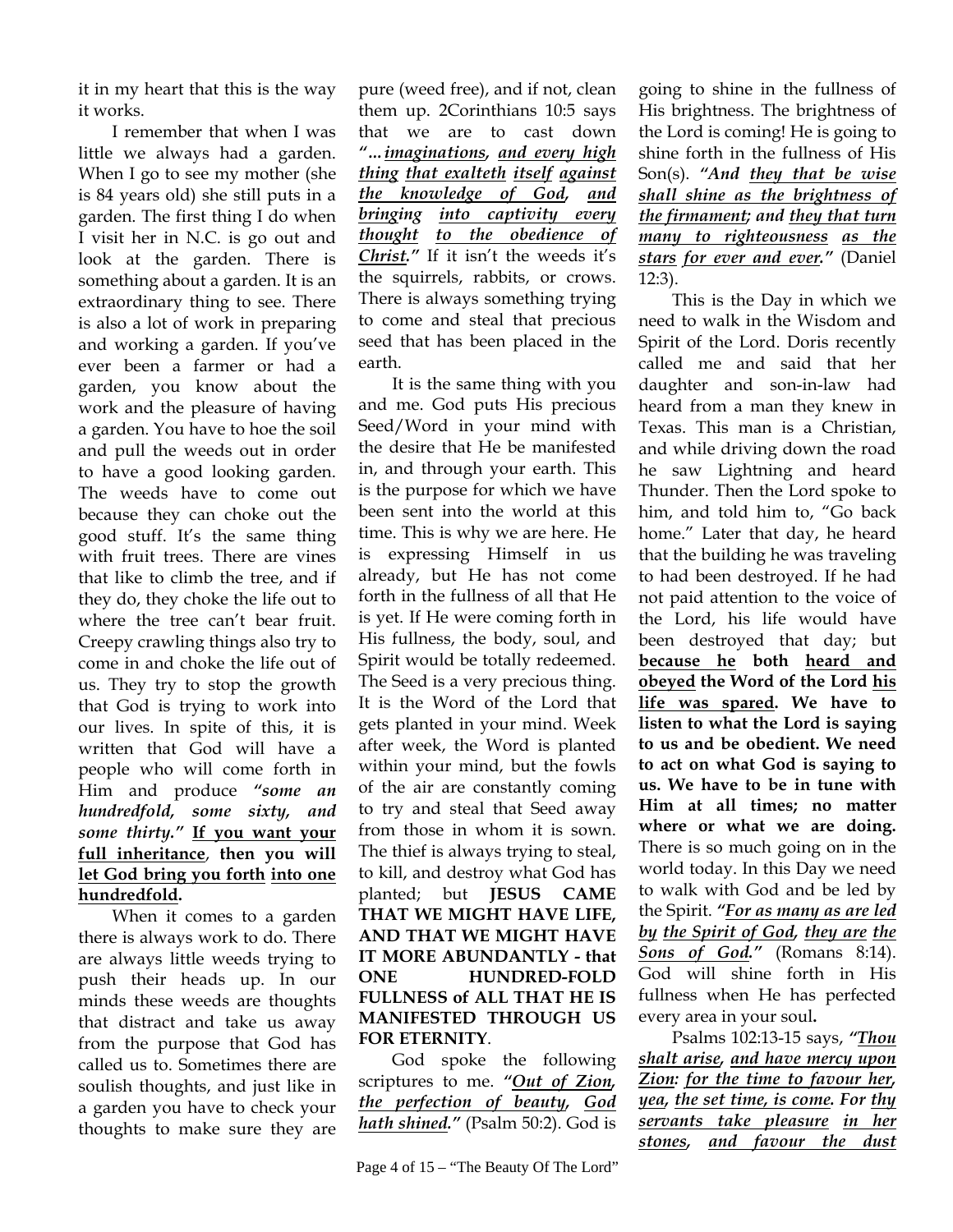*thereof. So the heathen shall fear the Name of the LORD, and all the kings of the earth Thy Glory."*  It says that the nations shall fear the Name of the Lord. This means that they are going to fear the Nature of the Lord. All the rulers of the world will fear His Glory. It goes on to say in verses 16-17, *"When the LORD shall build up Zion, He shall appear in His Glory. He will regard the prayer of the destitute, and not despise their prayer."* In other words, when He is finished building Zion up, that is when He will regard the prayers of the destitute. The destitute are individuals who recognize that there is still a part of them that is not like the Nature of Christ.

Sometimes we fuss and argue with Him, not wanting to do what He wants us to do. This is an area of the soul that is not like Jesus and the Nature of God. A part of us that is not fit for the Kingdom of God. When a person recognizes this and cries out to God, verse 17 says that God will regard that prayer. A person who is "destitute" is a person who is deprived and lacking. When they notice that they are lacking and there is an area that is not like Christ, that individual cries out to God and God pays attention. It says in verses 19-20, *"For He hath looked down from the height of His sanctuary; from heaven did the LORD behold the earth; To hear the groaning of the prisoner; to loose those that are appointed to death."*

1Kings 21:1 is very important and goes along with the vision of the garden that I had. It speaks of Naboth's vineyard; where it was located; and what it was close to. In the vision I saw the garden enclosed in glass, and it was connected to a house. Naboth's garden is beside the palace of King Ahab, the king of Samaria. God showed me that the garden and house I saw are really you and me. We are the temple of God (*"…your body is the temple of the Holy Ghost which is in you, which ye have of God, and ye are not your own?"*), and the garden is the mind of Christ that God is working into us. The mind of Christ is consuming the carnal mind in us.

We can see in 1Kings 21:1 that Naboth's garden is next to the palace of Ahab. Naboth's name means: sprouting, flourishing, increase of fruits, putting forth produce. Basically his father's name represented God planting the incorruptible Seed/Word in Naboth so that he would become a Spirit man, and not a carnal man. That he would produce the fruits of Christ, and be a Spirit man in the garden. The Seed/Word is planted in the garden/mind to be fruitful and multiply/reproduce, bringing forth even more fruit unto God. But Naboth's garden was next to Ahab.

I am going slowly here because I want you to understand this. You are the garden of the Lord and the Father has planted the Word, which is a Seed in your mind. He has planted the principles of the Kingdom of God. He has been planting His Word, Wisdom, Understanding, and Knowledge in you week after week. All the Seed is planted in your mind, and when you begin to walk it out and let it become a part of you, you experience that Word and a change takes place within you. A change in your

Nature and thinking takes place. When you use what God is planting within you it becomes Life to you. Please do not take this lightly, because if you don't use it you will lose it. Use the Knowledge, Wisdom, and Understanding that God has given you, that you might live and bring forth Fruit that is pleasing unto the Father.

There are two paths in you. There is a path that is wide and easy, and there are many who travel this path of destruction. There is also a path that is narrow and difficult, but there are few people who find it. This path is Life. The incorruptible Seed has been planted in the mind, and God wants that Seed to sprout and to come forth as He Is. It is already flourishing and starting to come forth, but every time you start growing and maturing in the Lord the thief comes to steal, to kill, and destroy you. In John 10:10-11 Jesus said, *"The thief cometh not, but for to steal, and to kill, and to destroy: I am come that they might have Life, and that they might have it more abundantly. I am the good shepherd: the good shepherd giveth His Life for the sheep."* 

He said there is a thief, and that thief is "self" (the self-will). The thief has come to steal, to kill, and destroy. Ahab wanted Naboth's garden and he told Naboth to give it to him. Ahab could see that Naboth's garden was growing and flourishing. He said, "I want it. I will give you an even better garden for it, or if you prefer, I will give you money." But Naboth refused.

Now Ahab was king of Samaria, and Samaria means: an individual that has mixed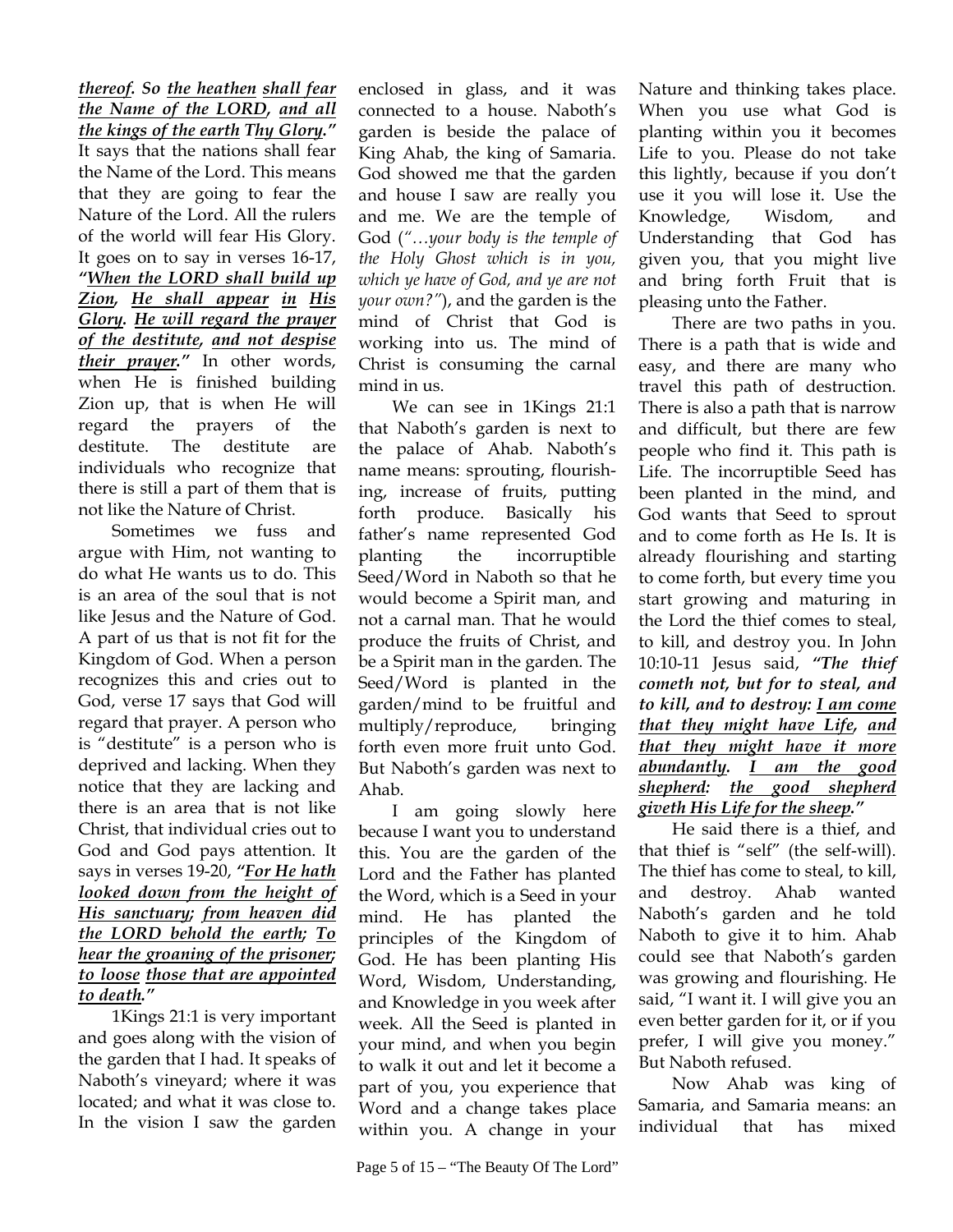thoughts; not pure thoughts. He was a king that lived in the soul and loved self. He lived in the five-sense realm. He was upset with Naboth because Naboth wouldn't feed the appetites of his flesh by giving him the garden. As long as Naboth would not give him his garden, Ahab had nothing to feed upon. Ahab said, *"Give me your garden so that I may have it for a garden of herbs, because it is near unto my house."* In other words, **"**I need your garden because I need to plant my seed/thoughts. I want your mind. I want to use your mind for corruption and for self, to feed the appetites of my flesh. I want your garden Naboth!"

But Naboth wouldn't listen to Ahab. He refused to listen to the self-will. The self-will couldn't get Naboth to give up his garden, so Ahab went home and had a pity party refusing to eat any bread. Then the woman (his soul/Jezebel) came in and started talking to him. Basically he got in the carnal mind and started to reason things out. The carnal mind is enmity towards God and the Spirit man (which Naboth represented). So Ahab turned to the woman and plotted how he would steal Naboth's garden by killing him. He wanted it because it was near to his house (heart/the appetites of his flesh). He had even promised to give Naboth a better garden. In his thoughts he was saying, "You will live so close to me (the selfwill), and I will have this place to grow my thoughts."

Jesus said, *"Except a corn of wheat* (seed) *fall into the ground and die, it abideth alone: but if it die, it bringeth forth much fruit. He that loveth his life shall lose* 

*it; and he that hateth his life in this world shall keep it unto life eternal."* (John 12:24-25). Basically, He was saying, "If you hold on to your soul/soulish desires, you will lose it; and if you lose/die to your soul, you will gain eternal Life."

Ahab had pleaded with Naboth saying, *"Give me thy vineyard, that I may have it for a garden of herbs, because it is near unto my house: and I will give thee for it a better vineyard than it; or, if it seems good to thee, I will give thee the worth of it in money. And Naboth said to Ahab, The LORD forbid it me, that I should give the inheritance of my fathers unto thee."* (IKings 21:2-3). Naboth was saying, "I do not want to lose my inheritance." He is talking about his Father's inheritance. What is your inheritance? GOD IS! The fullness of Him and all that He is! Your inheritance is the Glory of God. It is to come forth into the full Image and Likeness of Christ. That is your inheritance. He was saying, "I can't do that. If I do, I will be giving up my inheritance and what is rightfully mine."

Remember Esau? He gave up his inheritance for a morsel of bread. He gave his soul a place to feed upon the flesh. Just when Esau was about to receive his inheritance, he sold his birthright. It says that once he had done this there was no way for him to get it back again.

Please understand that I'm not talking about losing your salvation. I'm talking about losing your birthright which is your inheritance in, and through Christ. **Naboth was not willing to give up his inheritance for any price.** In IKings 21:4 it says,

## *"And Naboth said to Ahab, The LORD forbid it me, that I should give the inheritance of my fathers unto thee."*

When Jesus was led by the Spirit into the wilderness to be tempted of the devil, He was there to be tempted (tried and tested) in every area of His Life. Temptation takes place in your mind. Your self-will (which is Satan) comes to you and says, "Do this," and, "Do that." "If you do this, I will give you the whole world. If you will bow down and serve me (serve self/your selfwill), then I will..."

Jesus was tempted in every way and area of His Life that we are, but He did not sin. He was tempted just like we are (in the mind), but Jesus knew and never forgot who He was/is. His Trueself was not a living soul; He only identified with the Spirit of God (which is the mind of Christ). He came not to do His own will and serve Himself/His self-will, He came to do the will of and serve the Father. He was/is the Son and Word of God made flesh. He was/is Christ in the earth, just as your true-self is not a living soul, but made after the Image and Likeness of the second man Adam - a Life giving Spirit and Son of God, the Word of God made flesh, and Christ in the earth. Knowing who He was and the purpose for which He was/is sent into the world, Jesus spoke to the temptation/tempter and said, *"Get thee hence, Satan: for it is written, Thou shalt worship the Lord thy God, and Him only shalt thou serve."* (Matthew 4:10).

Jesus knew that the only one that He was called and sent to serve was God alone, and that it is God's rightful place to be in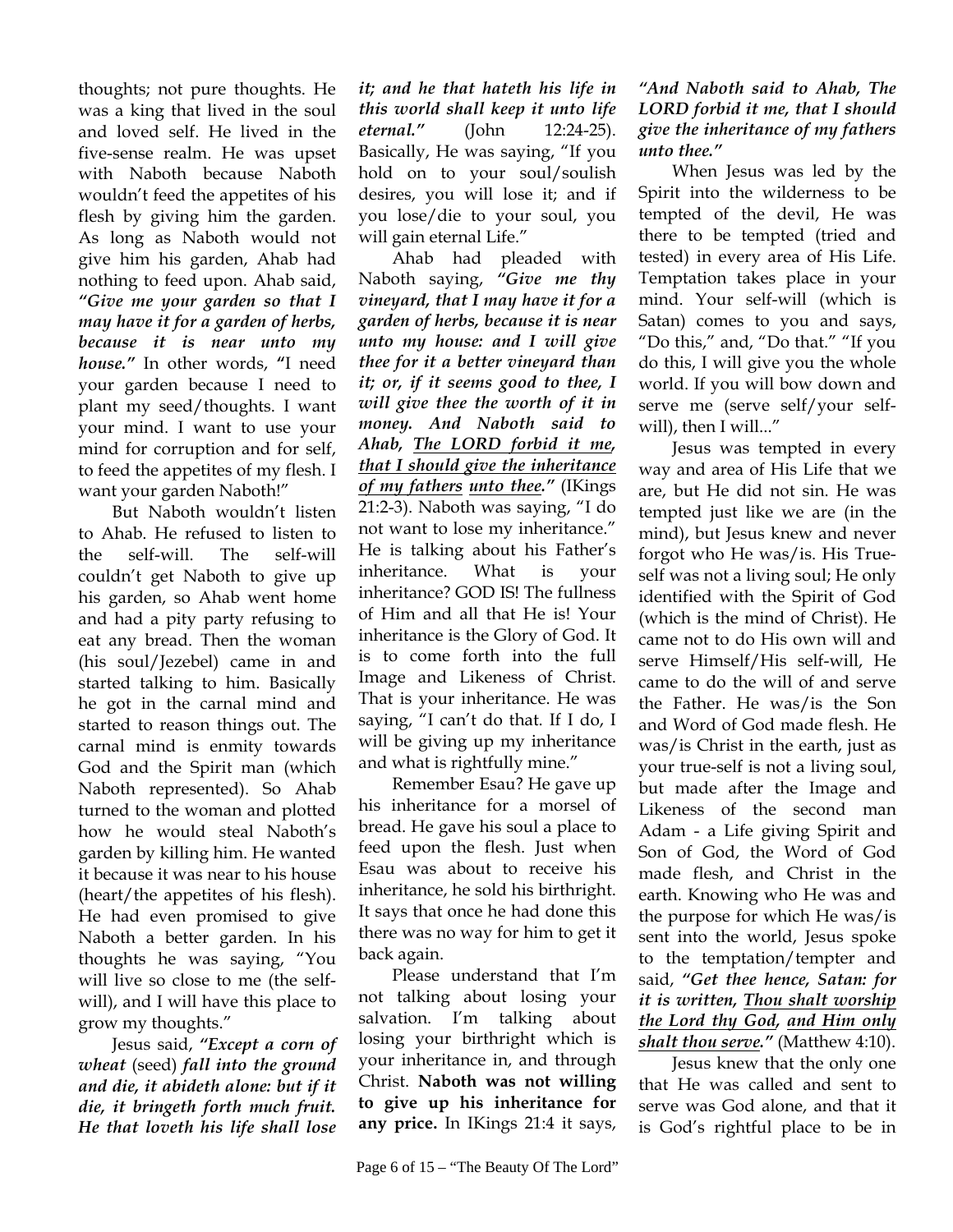His Garden. **He knew that His Father is the husbandman (farmer) and that He** *"waits for the precious fruit of the earth, and has long patience for it, until He receive the early and latter rain."* Jesus could not serve His self-will, He had to serve God. Jesus said, *"For I came down from heaven, not to do mine own will, but the will of Him that sent Me."* (John 6:38). Even when Jesus was in the garden speaking with the Father about going to the cross, He said*, "…not my will, but Thine, be done."* He knew and understood that both death and Resurrection Life go together. That is why both His death and Resurrection took place in the garden.

The more death that takes place in your soul; the more Resurrection Life and Power of Christ comes forth. That's the way it works.

Ahab knew that Naboth would not listen and yield to his self-will; so he said, "I am going to start talking to the soul." Then the soul enters in. Jezebel represents the soul and self-will. Ahab came into his house and was sad, because if you quit feeding your self-will it becomes sad. The more that you die to the soul in the areas that God is dealing with, the sadder your soul becomes. The soul says, "You are not feeding me anymore."

In IKings 21:3-7 it says, *"And Naboth said to Ahab, The LORD forbid it me, that I should give the inheritance of my fathers unto thee. And Ahab came into his house heavy and displeased because of the word which Naboth the Jezreelite had spoken to him: for he had said, I will not give thee the inheritance of my*  *fathers. And he laid him down upon his bed, and turned away his face, and would eat no bread. But Jezebel his wife came to him, and said unto him, Why is thy spirit so sad, that thou eatest no bread* (flesh)*? And he said unto her, Because I spake unto Naboth the Jezreelite, and said unto him, Give me thy vineyard for money; or else, if it please thee, I will give thee another vineyard for it: and he answered, I will not give thee my vineyard. And Jezebel his wife said unto him, Dost thou now govern the kingdom of Israel? arise, and eat bread* (arise and feed/give into your flesh/self-will and you'll feel better)*, and let thine heart be merry: I will give thee the vineyard of Naboth the Jezreelite*.*"* In other words, just as Satan had come to Jesus to tempt Him, she (the soul/self-will in the spirit of Satan) said, "If you will worship me (feed your flesh/selfwill); I will give you the (garden) desires and appetites of your flesh."

Page 7 of 15 – "The Beauty Of The Lord" Basically what had happened after Naboth refused to sell his birthright/inheritance to Ahab, then, Ahab went home and had a pity-party. He laid on his bed sulking and refused to eat. All of the sudden Jezebel his wife (soul) comes in and starts saying to him, "Why are you so sad? Why won't you feed the appetites of your flesh?" After telling her what had happened, Jezebel/his soul/selfwill basically says, "Is this how you act as king over Israel?" She started speaking to his ego and pride reminding Ahab of who he was. "You are the one who is governing the whole house of Israel. You rule over the whole house." Then Jezebel/his soul began to plot how she would

cause Naboth to turn over the vineyard/garden to Ahab.

John 10:10 says, *"The thief cometh not, but for to steal, and to kill, and to destroy."* This is exactly what happened here. The soul and the self-will came into an agreement. When this happened in 1Kings chapter 21, Naboth was killed and his garden was stolen and turned over to Ahab (the self-will). When we listen and yield to our self-will, we lie down and have a union (come into agreement) with our soul (the woman) and separate ourselves from the Spirit of God. When we do this it produces death. A spiritual death takes place within us. When we do this we are rejecting the Word of the Lord and saying, "I don't need to walk on that path. I don't need my birthright and inheritance; I need/want this and/or that. Don't bother me God. I don't want to obey You and be in Your presence. I just want to do my own thing and please my self-will (soul)." If we do this, the garden/we are never going to come forth into what God wants. It is so very important to be obedient to the Father!

God told me that there are two paths in us, and that those who are soulish and live according to their five senses are on the path of destruction. **Whatever you sow, you reap! If you sow to Life, you reap Life! If you sow to corruption, sin, and the self-will, you reap death.** It is very simple. God's laws are true and He doesn't change them. He is consistent. He is the same yesterday, today, and forever.

When God begins to work a garden in people, He has to begin the process of rebuilding. At first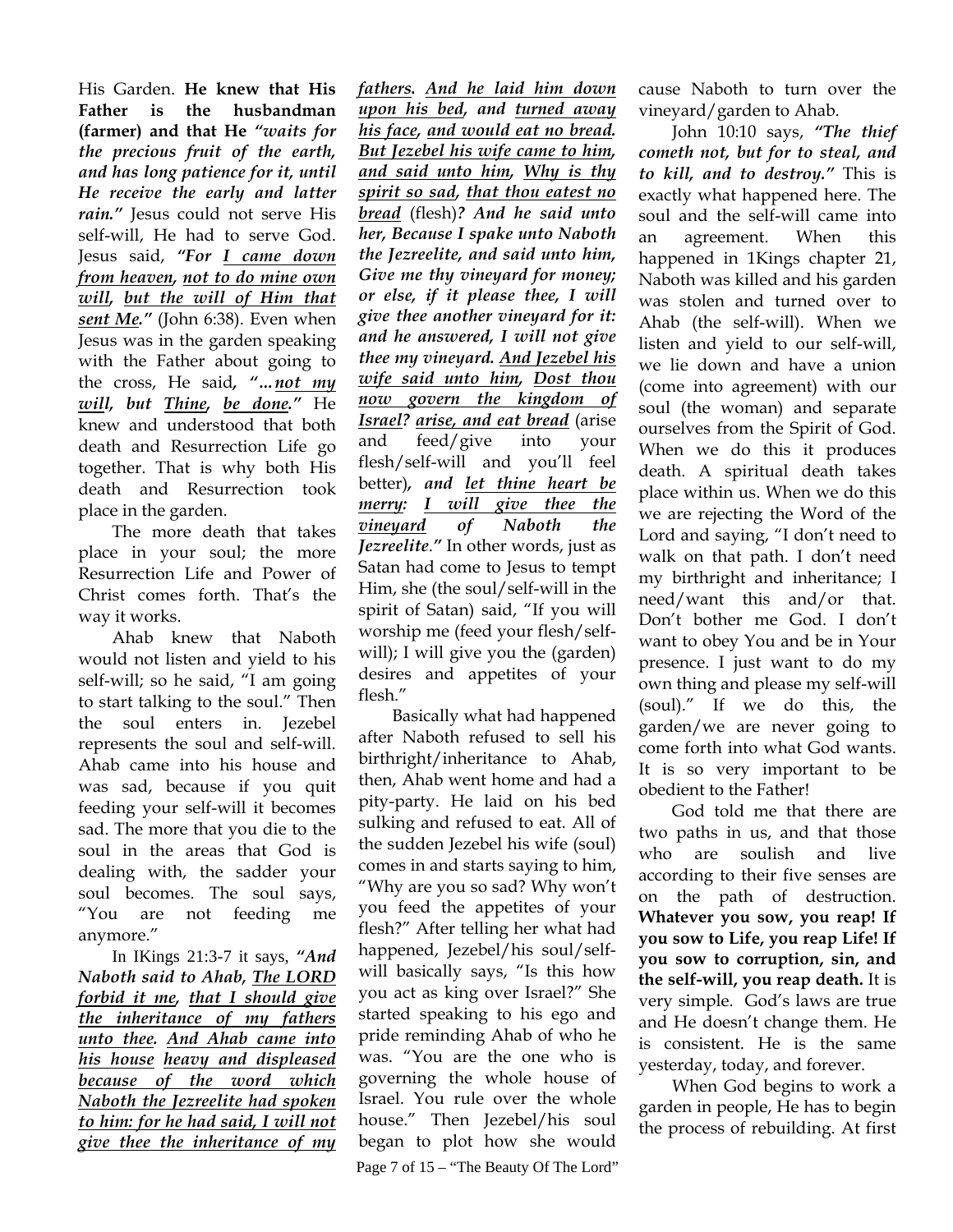the garden is very desolate, because that's the way we are when we first come to God. We are in the wilderness and barren. There is nothing growing in us except thorns and thistles. Why? Because our whole life until that point, all we knew and did was to walk in the carnal mind according to the five senses. We walked in the darkness of the mind and all we could reproduce was self-centeredness. But then **God comes along, takes hold of us in His Loving arms and plants His Seed/Word in the garden of our mind and causes a rebirthing to take place. We become born again of the Spirit of God, and He begins to change us from within. Our nature, our thinking, and behavior begin to change.**

At first, it's like we are wild horses with whom He keeps a tight hold of the reigns. We need to be broken and have things broken off of us. He spends a great deal of time working on us; nourishing us; showing us His Love, Kindness, Mercy, and Grace. Then, when He knows the time is right, He pulls back, loosens the reigns, and turns us loose to see if we will continue to follow Him (and His leading *"For as many as are led by the Spirit of God* (not the self-will/carnal mind and reasoning, soul, or five senses)*, they are the sons of God."*), even when less attention and pampering is paid to us. He sets us free to choose Life or death; His will or our self-will; to bear the Fruits of Righteousness and inherit all that He is, or be barren of fruit and cast in the fire; to return to and become the Garden Eden/the Beauty of the Lord, or a desert wasteland. The

desire of the Father's Heart is for His Sons to be as THE SON, and say, "Father, not as I will, but thy will be done.

I have seen many people choose their own will over that of the Father, because there are things in them/their soul that keep pulling them off the narrow path. They keep going back to the path of destruction where anything goes and they can do there own thing. Some try to live in two worlds; having one foot in the world, and with the other they try to walk with Jesus. They are trying to serve two masters. When people do that, weeds start growing in their garden and choke out the Word and Life/Fruits of Christ in them. These individuals are struggling and cannot produce what God desires; so He sets them free and turns them over to what they want more than Him. These individuals go their way and before long the weeds take over the garden. They go from one hell to another hell and are tormented in their mind. They cannot find any peace or rest for their soul, until they come to the place where they cry out to God and say, "Okay, God. I give my will over to you. Let not my will, but Yours be done both in and through me."

God then has to do a great work in them; delivering them, and cleaning up all the thoughts/weeds that had cluttered their mind/garden and caused confusion, robbing them of the Life and peace they once knew in God. He has to once again till the ground and replant His Seed/Word in that individual/garden. As we stay in the Light of the sun/Son and the

waters of understanding rain upon us, the Seed/Word begins to grow and come forth in us as the Beauty of the Lord. Just like in the natural it reproduces Fruit. God is a farmer/the husbandman and He knows exactly what He must do to bring forth the end result of what He wants to come forth in each one of us. In James 5:7 it says that He *"waits for the precious fruit of the earth, and hath long patience for it, until He receives the early and latter rain."*

Jezebel and Ahab plotted and killed Naboth to steal possession of his garden from him; but they also paid for it with their life. They both had a horrible death because they were on the path of destruction. Jezebel's name actually means: "virgin"; and she was meant to be a virgin. God looks at your soul and sees it as a virgin. In order to reproduce Himself God needs a virgin (soul). This is how He has chosen to express Himself and be reproduced in the earth. Jezebel had no husband spiritually, for she chose not to have a union with the Lord God of Israel. Instead of having a relationship and union with Him, she gave herself over to Baal and the things of this world. She was an adulterous, and had many lovers spiritually speaking. In her soul Jezebel chose to put many other things in the place of God in her life, and when an individual loves anything or anybody more than they do God, they commit not only spiritual adultery, but idolatry as well. Nothing can come before God in our lives, and Jezebel chose the path of destruction.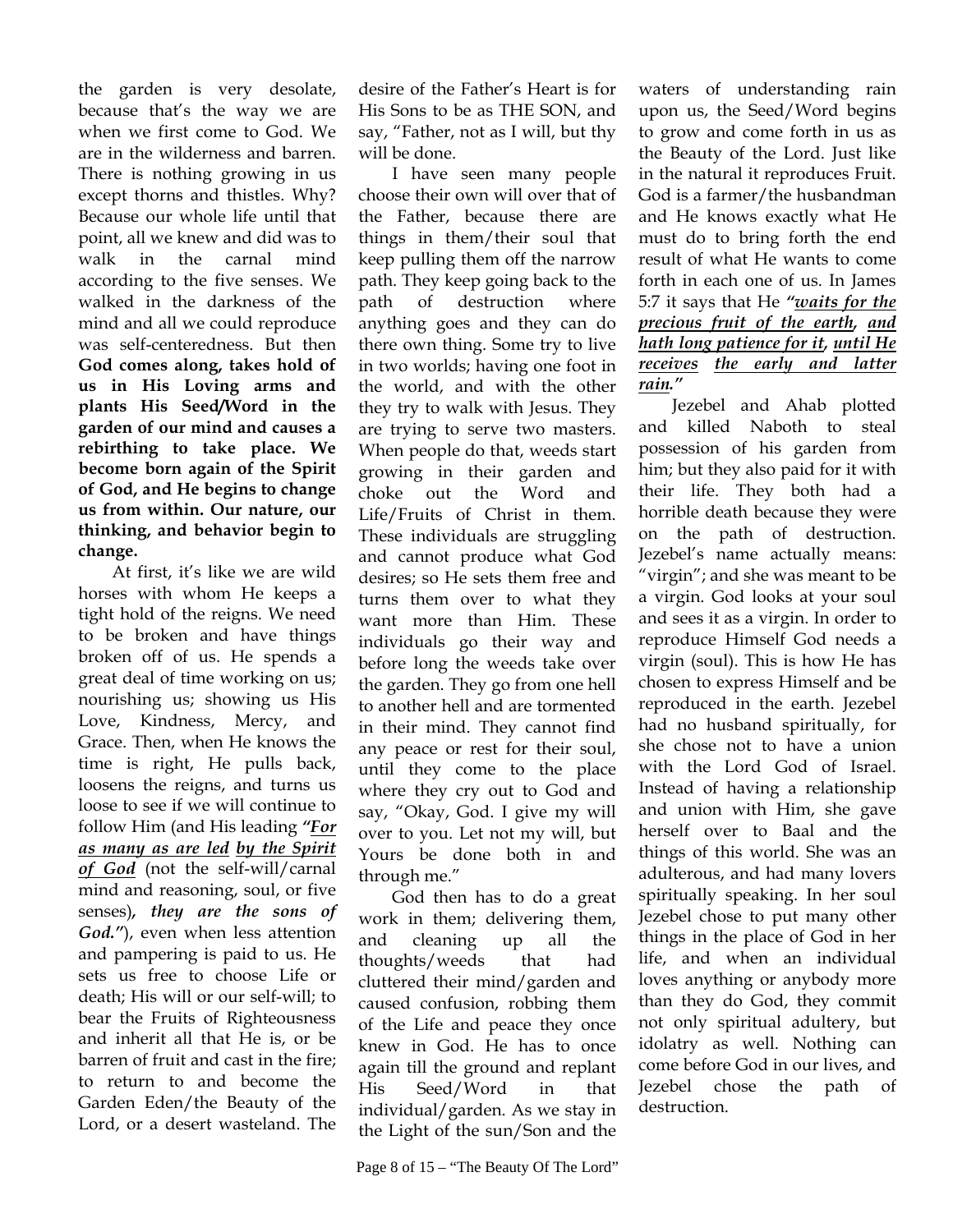When the Spirit leads you, you experience Life! But when your soul and self-will leads you, it can only lead to death. It is that simple! **God has some people who are willing to be purged and changed, and the Beauty of the Lord is coming forth in these people!**

Ezekiel 36:34-36 says, *"And the desolate land shall be tilled, whereas it lay desolate in the sight of all that passed by. And they shall say, This land that was desolate is become like the garden of Eden; and the waste and desolate and ruined cities are become fenced, and are inhabited. Then the heathen that are left round about you shall know that I the LORD build the ruined places, and plant that that was desolate: I the LORD have spoken it, and I will do it."* 

Even though your land at one time was desolate, God is forming it/you into something that is like the Garden of Eden. When God has totally transformed your garden/mind into the Garden of Eden/mind of Christ, the nations of the whole earth will not only see the Beauty of the Lord in you, but they shall also know that it was God who brought forth this change in you.

Some other scriptures God gave me regarding this are: Job 40:10, *"Deck thyself now with majesty and excellency; and array thyself with Glory and Beauty."* Psalms 27:4, *"One thing have I desired of the LORD, that will I seek after; that I may dwell in the house of the LORD all the days of my life, to behold the Beauty of the LORD, and to enquire in His temple."* Psalms 102:13, *"Thou shalt arise, and have mercy upon Zion: for the time to favour her, yea, the set* 

*time, is come."* Psalms 90:17, *"And let the Beauty of the LORD our God be upon us: and establish Thou the work of our hands upon us; yea, the work of our hands establish thou it."* And Jeremiah 31:11-12 also says, *"For the LORD hath redeemed Jacob, and ransomed him from the hand of him that was stronger than he. Therefore they shall come and sing in the height of Zion, and shall flow together to the goodness of the LORD, for wheat, and for wine, and for oil, and for the young of the flock and of the herd: and their soul shall be as a watered garden; and they shall not sorrow any more at all."*

When the Father is finished His work in us, there will be no more sorrow, no more tears, and no more mourning; because God is giving you His Beauty for ashes. The mourning in Zion is the desire to be all that He is and for His Fullness to come forth from within us. David said in Psalms 17:15, *"As for me, I will behold Thy face in righteousness: I shall be satisfied, when I awake, with Thy Likeness."* In other words David was saying, "God, I won't be satisfied until I awaken in Your Likeness (Nature)."

The Song of Solomon totally speaks of the relationship and Love affair between the soul and the Spirit/Christ. The Shulamite woman represents the soul, and Christ is her beloved bridegroom who says in chapter 5:1, *"I am come into My garden, My sister, My spouse: I have gathered My myrrh with My spice; I have eaten My honeycomb with My honey…"* He is calling her His garden, "My sister" and "My spouse." She is (we are) His

Page 9 of 15 – "The Beauty Of The Lord"

Garden, and when we walk in the Spirit and mind of Christ, God is feasting upon the precious fruit of the earth. Here, Christ is in His garden eating His honeycomb. The honeycomb represents the Wisdom and Knowledge of God flowing out of His Garden (us).

He says, "*I have gathered My myrrh with My spice; I have eaten My honeycomb with My honey; I have drunk My wine with My milk..."* The milk speaks of the Word, and the wine speaks of the Joy of the Lord that He sharing with the soul. **When you have a union with the Lord, you are literally partaking and feeding upon the fruits of the Spirit with one another (you with Him, and He with you). You are communing and walking in Oneness. It is speaking here of the soul being one with Him/the Spirit/Christ. The soul is feeding upon the Christ and being nourished by Him, while at the same time God is partaking of Himself/His Fruits that are being reproduced within her/the soul/you - as He cannot partake of anything less!** 

In Song of Solomon 4:15-16 it says, *"A fountain of gardens, a well of living waters, and streams from Lebanon. Awake, O north wind; and come, thou south; blow upon my garden, that the spices thereof may flow out. Let my Beloved come into His garden, and eat His pleasant fruits."*

In Song of Solomon 5:1 He calls her His Garden and then goes on to tell her, *"…drink, yea, drink abundantly, O beloved."* Here, He is telling His bride/the soul/us to drink from the waters that are shut up within. Jesus said in John 4:14 that, *"…whosoever drinketh of the water that I shall*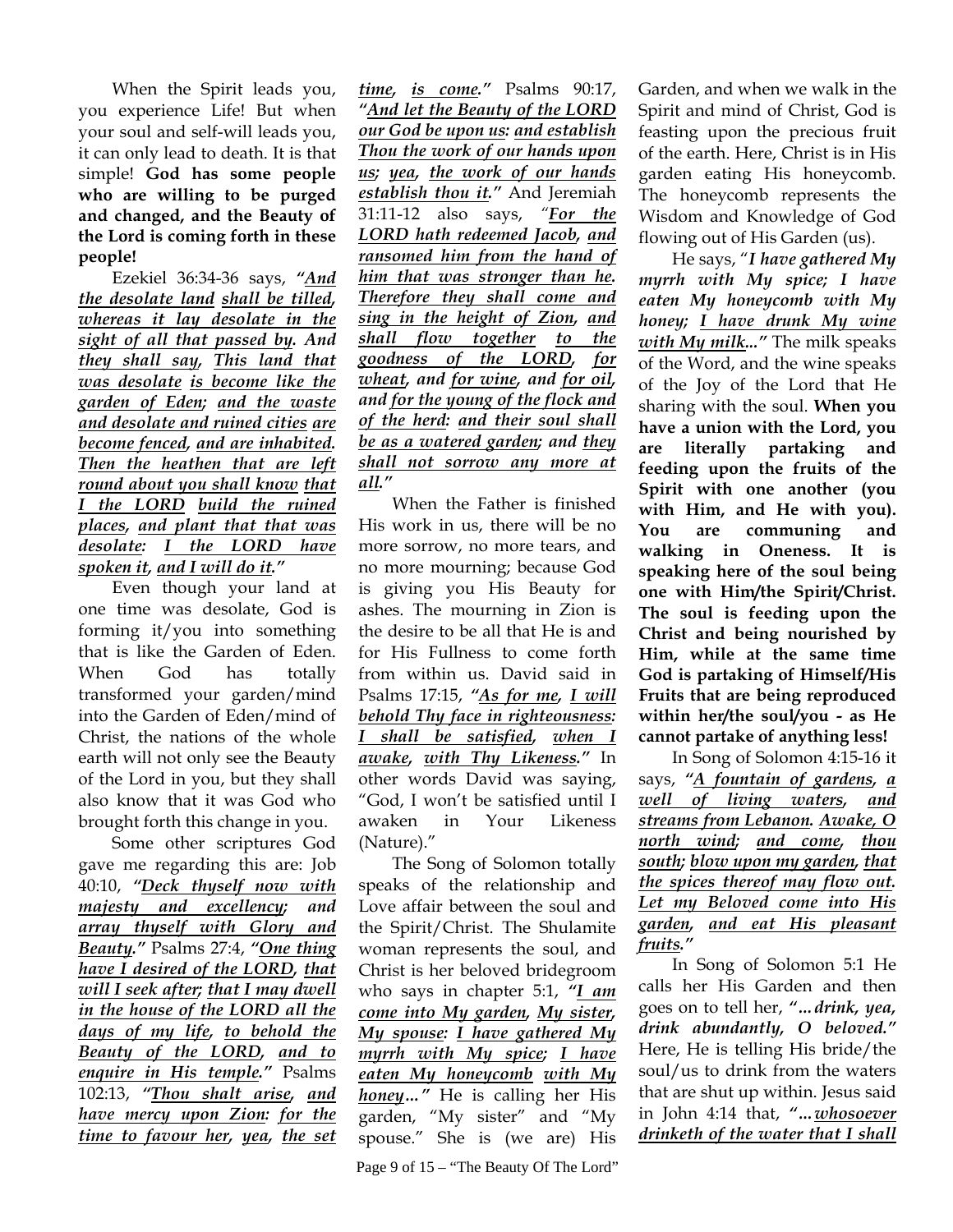*give him shall never thirst; but the water that I shall give him shall be in him a well of water springing up into everlasting*  Life." And Zechariah 14:8 says, *"And it shall be in that day, that living waters shall go out from Jerusalem; half of them toward the former sea, and half of them toward the hinder sea* (in James 5:7 it spoke of how the Father waits patiently for *"…the precious fruit of the earth… until He receive the early* (the former sea) *and latter* (the hinder sea) *rain"*)*: in summer and in winter shall it be."* Isaiah 58:11 says, *"And the LORD shall guide thee continually, and satisfy thy soul in drought, and make fat thy bones: and thou shalt be like a watered garden, and like a spring of water, whose waters fail not."* Song of Solomon 4:12 also says, *"A garden enclosed is My sister, My spouse; a spring shut up, a fountain sealed."* There are springs that are shut up inside of us. There are springs within every individual, but we haven't been able to tap into the fullness of them **yet.** However, in Isaiah 35:7-10 in the Amplified Bible it says that, *"…the burning sand and the mirage shall become a pool, and the thirsty ground springs of water; in the haunt of jackals, where they lay resting, shall be grass with reeds and rushes. And a highway shall be there, and a way* (a path)*; and it shall be called the Holy Way. The unclean shall not pass over it, but it shall be for the redeemed; the wayfaring men, yes, the simple ones and fools, shall not err in it and lose their way. No lion shall be there, nor shall any ravenous beast come up on it; they shall not be found there. But the redeemed shall walk on it.* 

*And the ransomed of the Lord shall return and come to Zion with singing, and everlasting joy shall be upon their heads; they shall obtain joy and gladness, and sorrow and sighing shall flee away."* Isaiah 41:18 (KJV) also says, *"I will open rivers in high places, and fountains in the midst of the valleys: I will make the wilderness a pool of water, and the dry land springs of water."*

All of these springs, fountains, wells, and pools are the springs, fountains, wells, and pools of Christ. They are inside you; and each time you go within to commune with Him, they swell up and come to the surface for others to come and drink of that Life. But in His time it says that these springs, fountains, and wells shall go forth as rivers. These rivers will be even as the River of Life flowing out to all creation. In Genesis 2:10 it says that, *"…a river went out of Eden to water the garden; and from thence it was parted, and became into four heads* (meaning that it/the River of Life flowed out to the four corners of the earth bring Life to all creation)**.***"* He said that He *"will open river in high places"***,** and these rivers will bring healing and Life wherever they flow. We are these rivers that He will open up and in Isaiah 58:11 He said He will continually guide us, meaning that Just as Jesus only did and said those things that He saw the Father do or saying unto Him, we will not do our own will going here or there as we choose, we will only do the will the Father who sent us.

Page 10 of 15 – "The Beauty Of The Lord" Ezekiel 47:9 says, *"And it shall come to pass, that every thing that liveth, which moveth,* 

*whithersoever the rivers shall come, shall live: and there shall be a very great multitude of fish* (Jesus said that He would make us fishers of men)*, because these waters shall come thither: for they shall be healed; and every thing shall live whither the river cometh."* These rivers shall be as One River/the River of Life which is the mind of Christ going forth to all creation.

All of the sudden the soul says in Song of Solomon 5:2, *"I sleep"*. Far too often the soul can only go to sleep when "I" (or self/the self-will) sticks its head up. This kind of sleep takes place when an individual goes to sleep spiritually and they are no longer God conscious. In other words, they are not Spiritually awake or alert to the mind of Christ. They are not being led by the Spirit.

However, there is a second kind of sleep that the soul can enter into. The second is the kind of sleep it is speaking of here in Song of Solomon 5:2. She says, "*I sleep, but my heart waketh: it is the voice of my Beloved that knocketh, saying, Open to Me, My sister, My love, My dove, My undefiled…".* In other words, her soul has gone to sleep and is quiet (silent and still) because she has entered into the Rest of the Lord; and yet in this place (state of being) of Rest in God, her heart and affections are awake and alert/fixed upon (she is Spiritually conscious) of the voice of her Beloved/Christ calling her. When her self-will goes to sleep, her heart is awakened to the voice of her Beloved.

When self goes to sleep your true-self which is Spirit/Christ, awakens to your Beloved which is THE CHRIST (for they/you are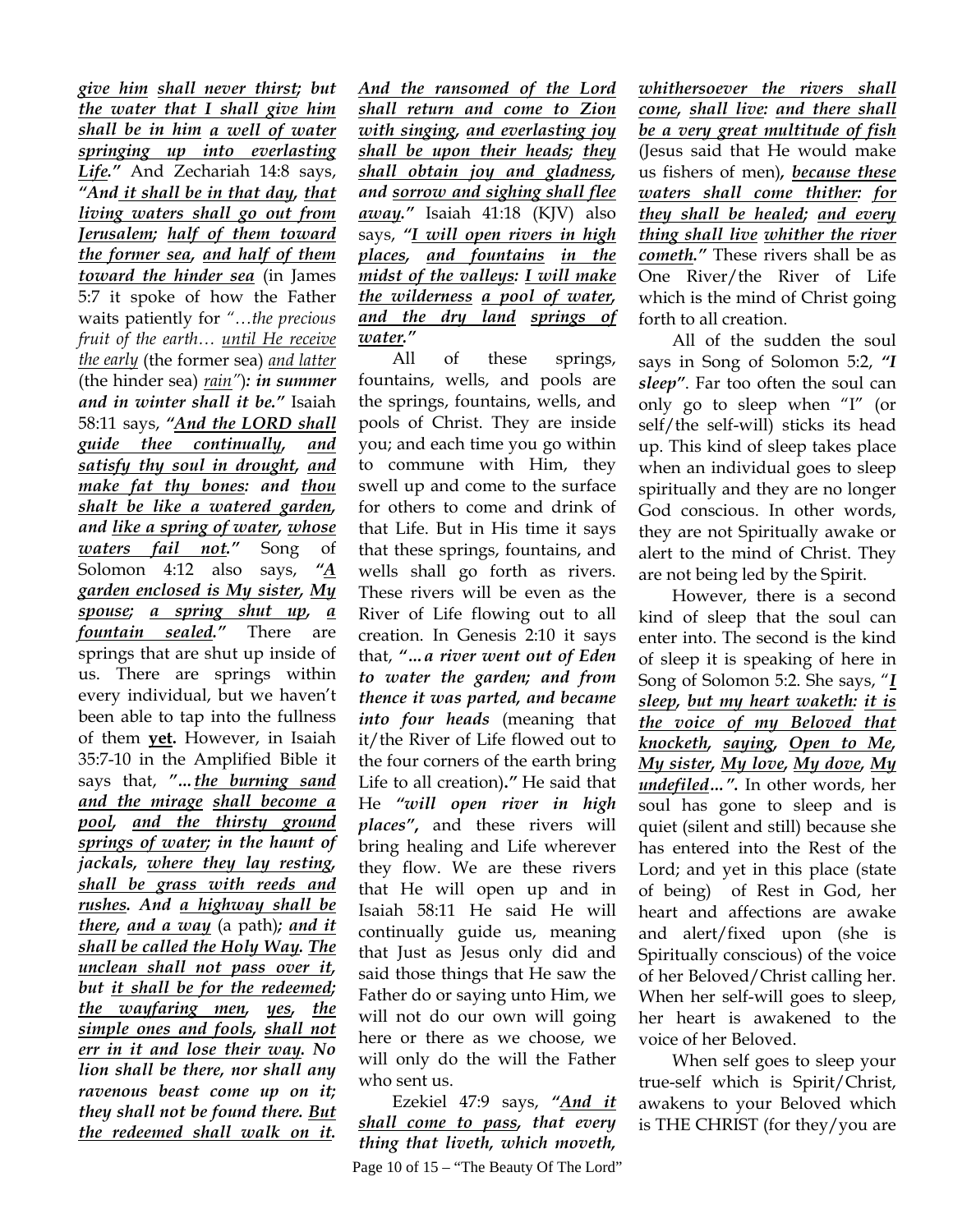One). Have you ever noticed that when your self-will, emotions, and thoughts have been bombarding you all day to do this or that; as soon as you go within and get in the Spirit everything (in your mind/soul) gets quiet? The self-will cannot operate and affect you in the Realm of the Spirit/mind of Christ. When you're caught up in the Spirit your self-will shuts up, goes to sleep, and is totally suppressed from your mind. When you press/go deep within the Garden/the Spirit/mind of Christ where He is, all of the sudden you begin to hear the voice of your Beloved once again.

"*I sleep, but my heart waketh: it is the voice of my Beloved that knocketh, saying, Open to Me, My sister, My love, My dove, My undefiled…"* He always wants your heart to be open to Him; to commune with Him, and listen as He speaks to you.

He says to her/us in Song of Solomon 5:2-3, *"Open to Me, My sister, My love, My dove, My undefiled: for my head is filled with dew, and My locks with the drops of the night. I have put off My coat; how shall I put it on? I have washed My feet; how shall I defile them?"* He is calling the soul/us His love, His Dove, His undefiled. His head is speaking of the mind of Christ. He is saying, "Open to Me. My head is filled with the anointing." It also speaks of how He has washed His feet. The feet are speaking of the walk of His body. He has cleansed us with His Blood. He took off His coat/mantle and became naked that we might be clothed in His Righteousness, and put on that New Man which is

fashioned after His Image and Likeness/Nature. He has taken it off to place upon our shoulders, and is calling us to open unto Him and receive the anointing and inheritance that He has set before us. He wants us to put on His Glory, His Beauty, and the Fullness of all that He is. *"For in this we groan, earnestly desiring to be clothed upon with our house which is from heaven: If so be that being clothed we shall not be found naked. For we that are in this tabernacle do groan, being burdened: not for that we would be unclothed, but clothed upon, that mortality might be swallowed up of life."* (2Corinthians 5:2-4).

He has washed His feet/us, and He is saying, "After I have washed and cleansed you; how can you put your old coat/covering/nature back on (how can you put back on the old man and please your self-will), how can you go out from My presence and defile your walk again?" After Christ has cleansed your walk and my walk, how can we go out there and walk in our soul and self-will again? How can we go back out and disobey the Father again? After He has cleansed us; and after we have experienced His pureness and His presence, how can we defile His washed feet?

Song of Solomon 5:4 (Amplified Bible) says, *"My beloved put in His hand by the hole of my door, and my heart was moved for Him."* My question this day to you is, "Is your heart moved when you hear the voice of the Lord?" Mine is! When I hear the tenderness of His voice within me, my heart is truly moved. There is something about hearing the voice of our Lord and Savior that makes us feel Loved and safe. He truly Loves us! He is the only one who can really help and touch us in our particular situations. People, including our mothers, fathers, friends, and loved ones, can often be so wrapped up in themselves that they cannot begin to help or understand what we are going through in our lives. On the other hand, no matter what's going on (even if we feel like we are alone and that no one in the natural is listening), our Beloved Jesus Christ is always with us. He has promised that He will never leave us or forsake us. We can always trust Him, talk to Him; and confide in Him. He truly does heal the broken hearted and wipes away our tears.

Even so, not everyone's heart moves or pounds for Jesus. Not everyone yearns for the presence of God. Some people say in their heart, "Leave me alone. Get away from me God. Don't you touch that area of my life! Just leave me alone, and don't bother me God!" Even though many people have hardened their hearts, or areas of their hearts towards God, there are some whose hearts melt when the Spirit of God moves. They are Love sick for Him, and grow weak at the knees at the very whisper of His voice, or slightest touch of His Loving hand.

He is soon going to move upon you again Sons. I do not know when and how; only the Father knows for sure, but He has got your number and knows where you are at. When he moves on you again, your heart will melt, and you are going to want to hear His voice more and more.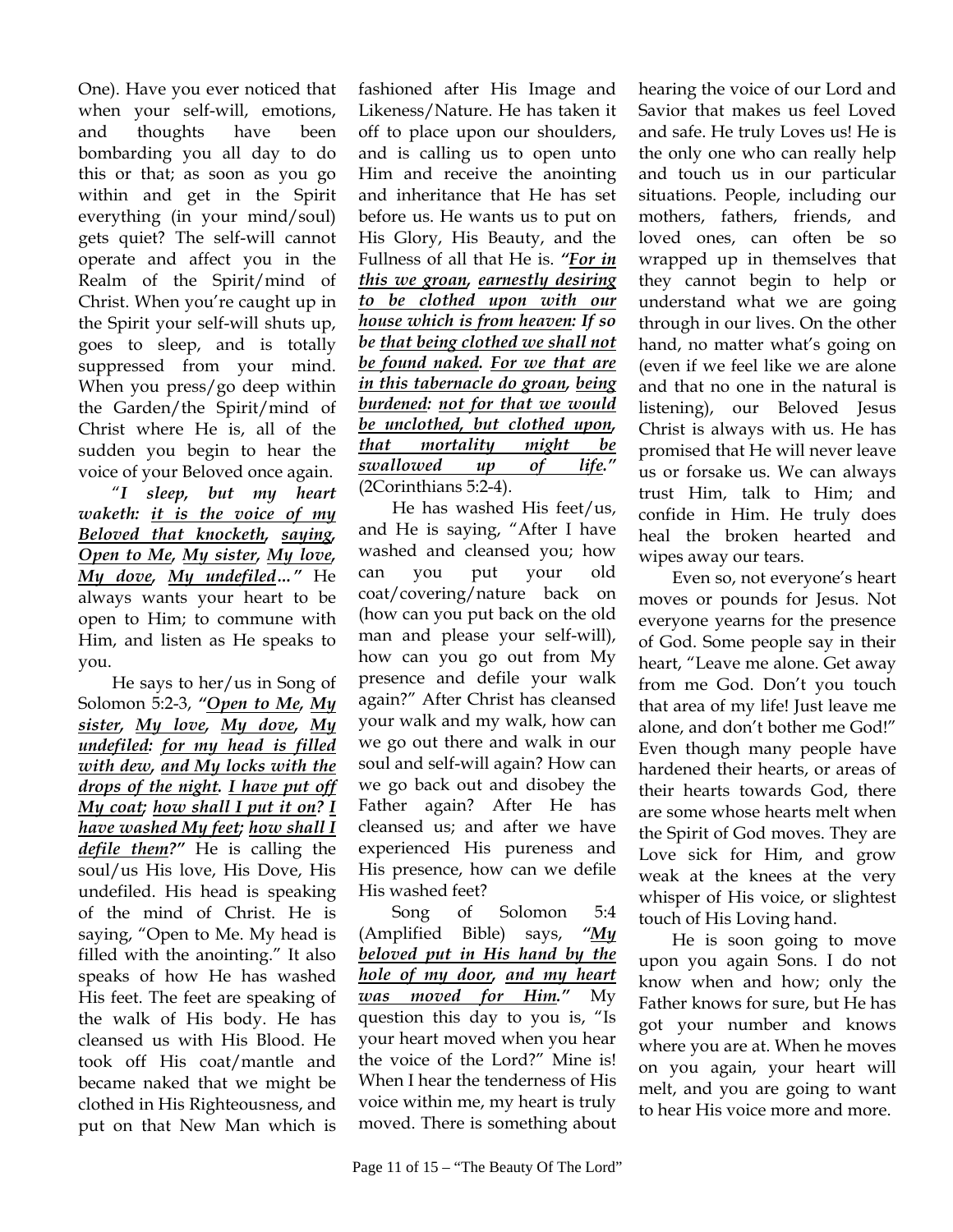She said in Song of Solomon 5:5-6, *"I rose up to open to my Beloved; and my hands dropped with myrrh, and my fingers with sweet smelling myrrh, upon the handles of the lock. I opened to My beloved; but My Beloved had withdrawn Himself, and was gone…".* In reality, He didn't go anywhere. The Lord wanted to teach her/the soul that He was within her and that was where she would find Him. She needed to go within, and go deeper in Him. At first she didn't understand this, so she said, *"My soul failed when He spake: I sought Him, but I could not find Him; I called Him, but He gave me no answer. The watchmen that went about the city found me, they smote me, they wounded me; the keepers of the walls took away my veil from me."* So not knowing what else to do, she started looking for Him outside of herself in the five sense realm. She looked and looked. She tried to find Him everywhere. She even went to the watchman and keepers of the walls (which represents the local churches/ministries in the inner and outer court realms), but they only beat her up, and took away her veil/mantle/covering.

God will pull back from you because He is a gentleman. He gave you a free-will and has set a choice before you. You are given the choice as to whether or not you want to open the door of your heart and invite Him in. It was not that she had done anything wrong, but God wanted to teach her something. She was going through a learning experience. God wanted to teach her that even though He might pull back at times, He will never

leave her or forsake her. In fact, He was closer than she knew. He never left His garden/the soul. He never went outside of her or their relationship together; He was within her/His garden the whole time. He went deeper to cause her to do the same.

It said that she went to the watchman, to the city, and to other places. Her soul began to fail her and she was beside herself not knowing what to do. She had gotten so used to talking and communing with her Beloved. She had gotten so used to being in His Presence that she looked forward to it each day. She loved Him and enjoyed the Love affair that was going on between them. She had grown content in the comfort zone of her experiences and relationship with Him, and now she would do anything to find Him and experience Him again. She/the soul yearned to hear His voice again.

When God pulls back, your soul hungers and thirsts for more of Him. Sometimes we become content in the routines of our day in relationships. Even with God. We do not pursue Him like we used to. For instance, let's say that God has blessed you financially; on a job; or at home; to the place where you become content in your circumstances. In time you take for granted what you have and where you are at. You take it for granted, and begin to slack off in your relationship with Him. You don't talk with Him and pursue Him like you used to. You stop pressing in the way you know you should because part of your soul has fallen to sleep spiritually. To wake you up again, He pulls back and goes deeper within you. Not because He doesn't Love you anymore, but because He does. He wants to be first in your life again and not to be taken for granted. He does this to cause you to go deeper within and take your relationship with Him to an all new and greater level.

She said that, *"The watchmen that went about the city found me, they smote me, they wounded me; the keepers of the walls took away my veil from me."* Then in verse 8 she says, *"I charge you, O daughters of Jerusalem, if ye find my Beloved, that ye tell Him, that I am sick of love."*

Even after they persecuted and hurt her, she pleaded with them that if they should see her Beloved to tell Him that she was sick in love (Love sick over Him). She didn't know where or why He had gone, only that she was willing to endure anything to find Him and be One with Him again! This is what God desires! For your soul to be so much in Love with Him that you yearn for Him, and are not satisfied until you spend time in His presence communing with Him everyday! When you do, there is such a satisfaction that comes to your soul that words cannot describe it. When you hear His voice, you know that all is well. Before everything else; before you go out to do what you have to do, you need to spend time with Him each and every day.

They made fun of her and mocked her at first, but they could also see that there was something different about her that they were attracted to. They called her, *"fairest amongst woman"*. In verse 9 they spoke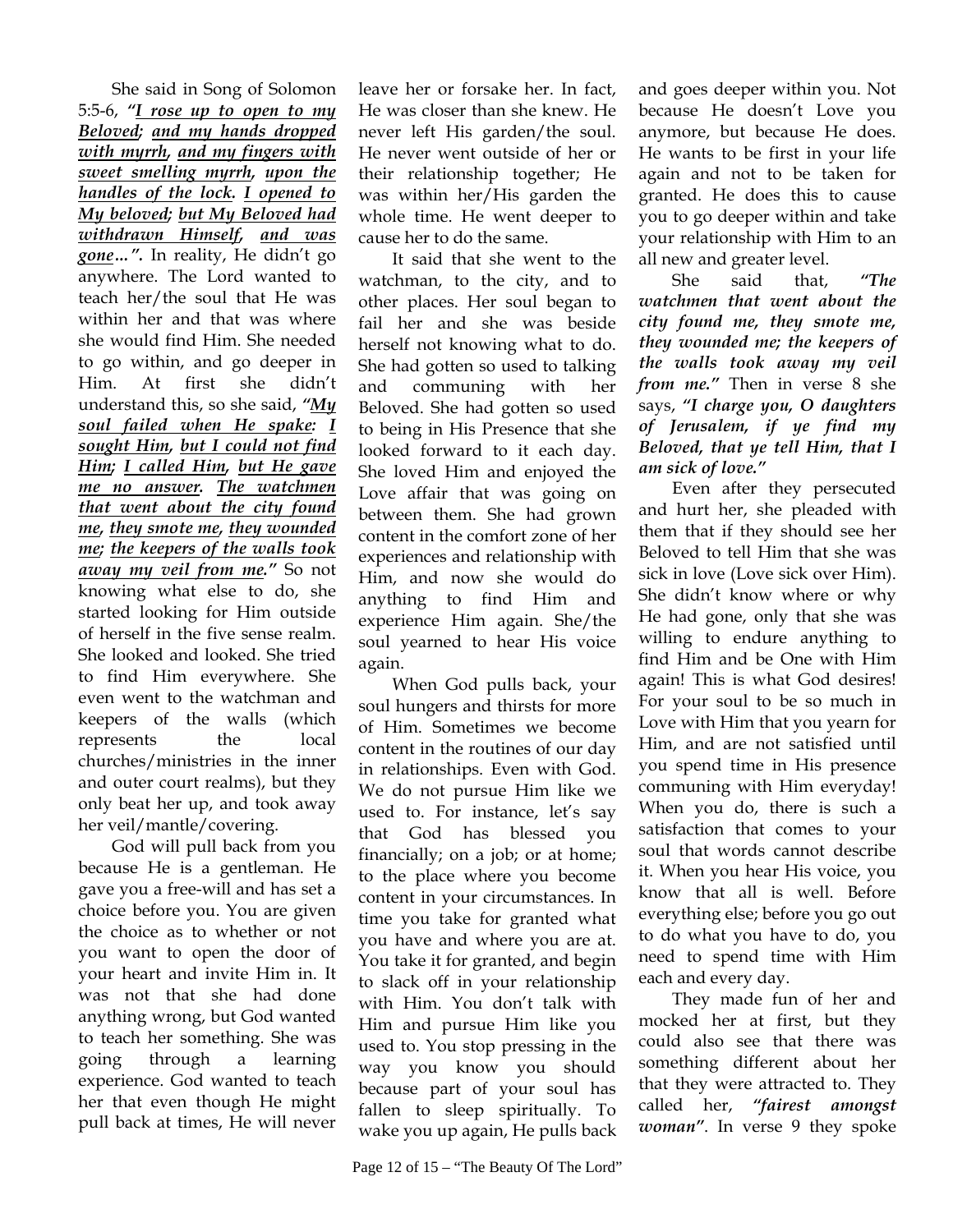back to her saying, *"What is thy beloved more than another beloved, O thou fairest among women? what is thy Beloved more than another beloved, that thou dost so charge us?"* People make fun of you when you start falling in love with Jesus and take a stand for Him. You stand out when you do what is right in Christ, and some people do not like that.

They made fun of her because she had fallen in love with Christ. They asked her "What's so special about Him? What sets Him above every other beloved?" Then all of the sudden she started describing His Beauty to them. Her deep Love for Him painted a beautiful picture of Him in their minds. If you have a relationship with Him and are being changed into the Image and Nature of Christ, you can describe how your Beloved looks. People will begin to see His reflection in and through you.

In Song of Solomon 5:10-16 she says, *"My beloved is white* (Holy, Pure, and Righteous. In other words, "There is no unrighteousness or sin in Him. He is flawless and Holy and kind." In God there is nothing but goodness, grace, Love, and purity; there is no darkness. "My Beloved is totally Life, He is clean, He is pure. There is no evil or unkind thought in His mind") *and ruddy, the chiefest among ten thousand* (she's saying, "He's the greatest in the whole world")*. His head is as the finest gold, His locks are bushy, and black as a raven. His eyes are as the eyes of doves by the rivers of waters, washed with milk, and fitly set. His cheeks are as a bed of spices, as sweet flowers* (He is nothing

but the mind of Christ)*: His lips like lilies, dropping sweet smelling myrrh. His hands are as gold rings set with the beryl: His belly is as bright ivory overlaid with sapphires. His legs are as pillars of marble, set upon sockets of fine gold: His countenance is as Lebanon, excellent as the cedars. His mouth is most sweet: yea, He is altogether lovely. This is my Beloved, and this is my Friend, O daughters of Jerusalem."*

Do you realize that you serve a God who is your Father, and that Jesus Christ is your Lord? Do you realize that He is King of all kings and Lord of all Lords? That He is chief and supreme above all creation? That you serve someone who is above everything else in this entire world? Nothing in this world is above God. He is Lord of the whole universe. He owns everything in the whole world; and if you have any need at all, He is able to meet it. In Him you lack nothing that He cannot provide. He is the one that you need to get to know.

Gold is the very Nature of the Father which Jesus reflected perfectly; but do you truly understand how much He was despised? Every individual He came in contact with rejected Him. They hated Him. Do you know that there is a part of you that hates the Christ too? Your self-will hates Him, *"Because the carnal mind is enmity* (the enemy) *against God: for it is not subject to the law of God, neither indeed can be."* (Romans 8:7). There is a part of you that is the anti-Christ. The anti-Christ is the self-will. It is against God, and refuses to yield its will to Him. Jesus (our Beloved) was hated,

despised, and rejected by all men back then; and still is today.

The world hated Him, and the world will hate you also because you are becoming One with Him. You are being formed into His Image and after His Likeness/Nature, to bear the Beauty and Glory of God!

She said that, *"His eyes are as the eyes of doves."* The eyes of Jesus look through you. They not only look through the windows of your soul; but He Lives inside of you. Have you ever noticed that sometimes your eyes will look upon a person and all of the sudden you will feel sorry for that person? That is the Christ in you/the Lord of all creation looking through the windows of your soul upon that individual, and with the compassion of God for them He is seeing and feeling their pain. His eyes are like doves, and when you are One with Him looking into that person's eyes, you will see the Peace of God going out to them. Jesus has the Kindest, Lovingest, most Compassionate eyes; but there are also times when His eyes are Flames of Fire. The reason *"His eyes are as the eyes of doves by the rivers of waters,"* is because He is always abiding in the Father. There is a constant flow of anointing and Peace in His mind. She is describing the One with whom she fell in love. She was love sick for Him.

I have to make a confession, because I am sick in love with my Lord as well! I have been for a long time. There have been times that He has asked me to do things that have been difficult and painful; but when you love someone it doesn't matter how difficult or how painful, because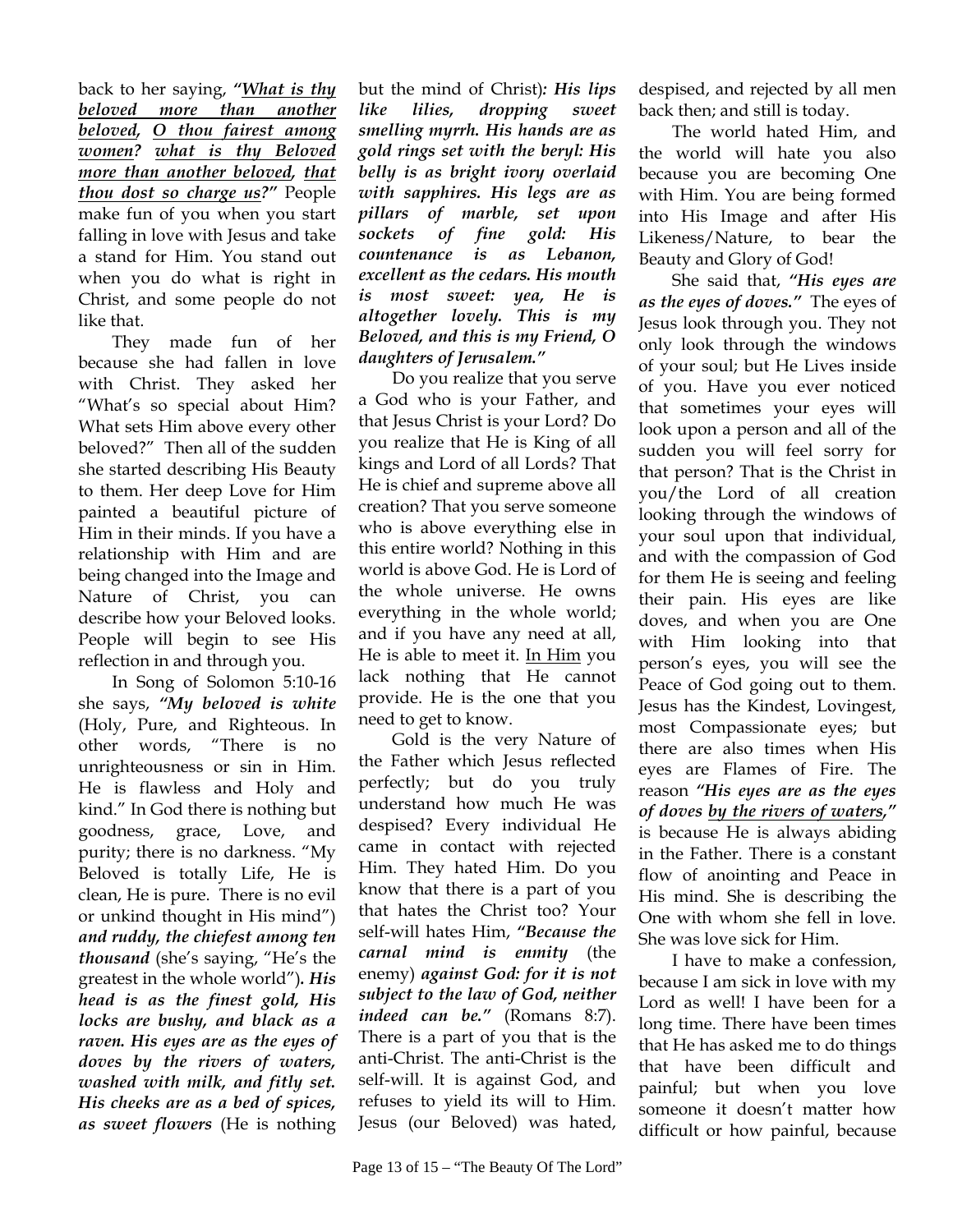you know that it is all for the Glory of the Father! It is all for good! When you love someone all you want to do is just please them.

When I first started out in the Lord, because of the weak areas in my soul, I didn't always please Him. I was afraid and had a controlling husband who controlled me out of his emotions, anger, and hate. In time God enabled me to arise above that. Then, when God would tell me to go to meetings, to go here or go there, I went. I had to endure a great deal of opposition and abuse, but as I kept obeying God, He blessed me; and in His time He dealt with my husband.

Sometimes when starting out in the Lord, we have many fears and try to please our families, spouses, children, and friends, more than God. We don't have the courage to say "no", because we don't want to hurt their feelings and/or we are afraid that they will turn against us and reject us. On one hand we don't want to be different; and on the other if we don't or won't obey God, then we suffer because of our disobedience. We learn obedience by the things that we suffer. We also learn very quickly that if we obey Him, there are so many blessings in store for us. Deuteronomy 30:19-20 says, *"…I have set before you life and death, blessing and cursing: therefore choose life, that both thou and thy seed may live: That thou mayest love the LORD thy God, and that thou mayest obey His voice, and that thou mayest cleave unto Him: for He is thy Life, and the length of thy days: that thou mayest dwell in the* 

## *land which the LORD sware unto thy fathers, to Abraham, to Isaac, and to Jacob, to give them."*

When you start out in God sometimes you have a lot of fear and want to be like your friends. You want to act like them and dress like them. You want to be in with the in-crowd; so you become a people pleaser. God allows you to run that course for a time, but then He brings you to the place where you want to please Him, and put Him first in your life. That is when you begin to find true Peace and Joy in your life/mind. You begin to grow up and mature. Eventually you come to the place where you don't care whether people like it or not. It doesn't matter what they think, because more than anything else your life is now about pleasing God and your relationship with Him. You have such a longing to allow everything that He desires to be fulfilled in your life. You come to the place where you automatically do what He desires.

When you're walking in the Spirit, people will not understand you anymore. If you won't get down there in the soul where they are, then they will judge you wrongly. But Romans 13:14 says, *"…put ye on the Lord Jesus Christ, and make not provision for the flesh, to fulfill the lusts thereof."* To make no provision for the flesh means: to make no provision or effort to fulfill the lust of the flesh in others and yourself (your own flesh/carnal desires).

I believe the Lord is bringing us deeper in Him. I like how the Shulamite woman/soul describes her Beloved's belly and legs; and if you are being changed into His Image and Likeness/Nature, then this is how your belly and legs are going to become as well. "*His belly is as bright ivory overlaid with sapphires. His legs are as pillars of marble, set upon sockets of fine gold:"* His appetites are totally to do the will of the Father. He never had the appetites of the flesh, because He never yielded to the flesh. His legs are as Marble, a very hard stone. It is saying that He is immovable. There is so much in this.

Then in Song of Solomon 6:1, after hearing her describe the Beauty of the Lord/her Beloved, they begin to want what she has. They begin to ask her, *"Whither is thy Beloved gone, O thou fairest among women? whither is thy Beloved turned aside? that we may seek Him with thee."* She responds to them by saying in verses 2-3, *"My Beloved is gone down into His garden, to the beds of spices, to feed in the gardens, and to gather lilies. I am my Beloved's, and my Beloved is mine: He feedeth among the lilies."* Her understanding is finally awakened as to where He has gone. She realizes that He has just gone deeper within her; and never truly left at all. She speaks of the intimacy that they have together, and the fact that they belong to each other.

I need to go back to the vision I shared with you earlier. The garden that I saw in it was flourishing. It was coming forth with all the Fruits of the Spirit, manifesting the abundance and Fullness of Christ. Even though the house was connected to the garden; everything was in the order of God.